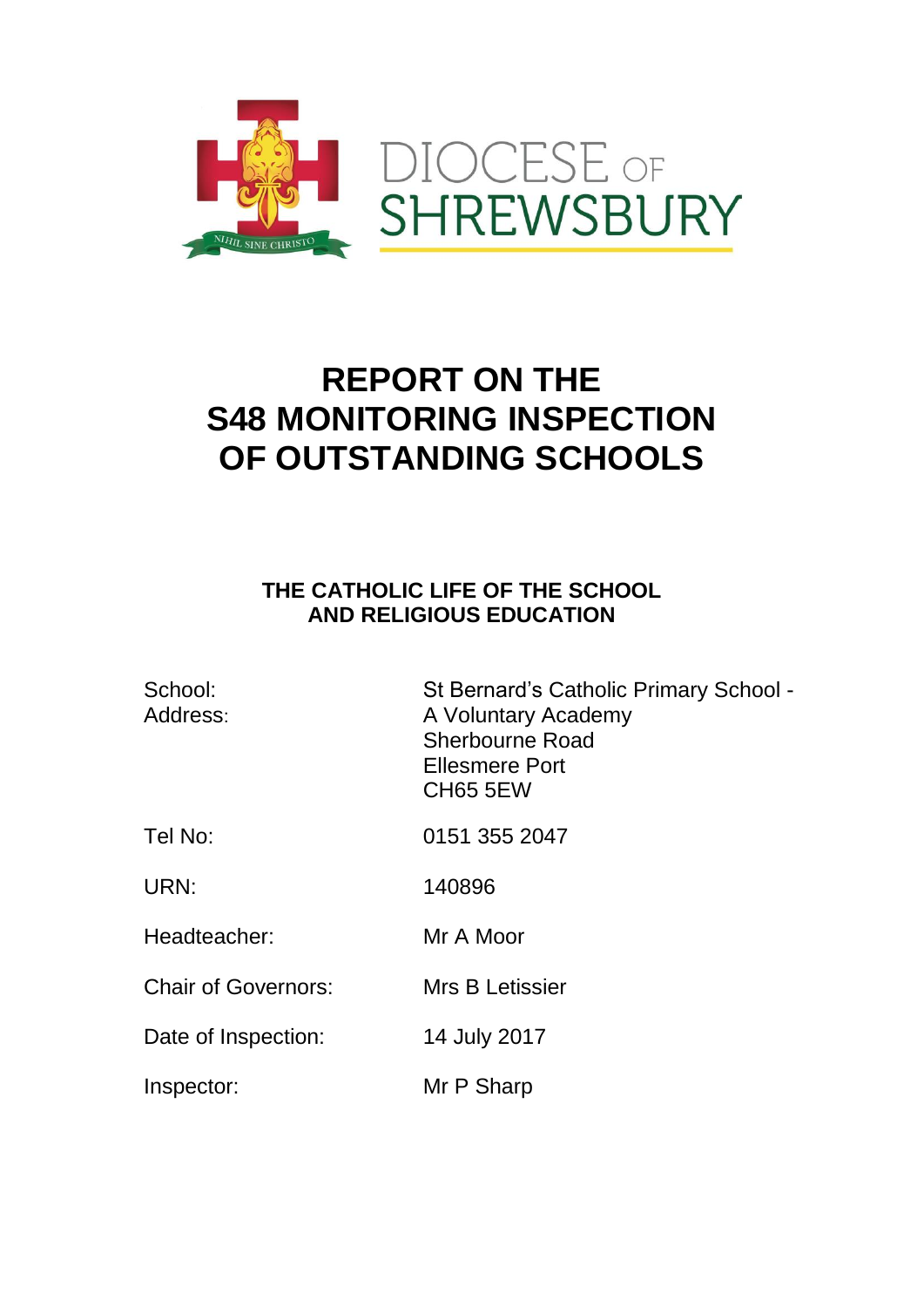St. Bernard's Catholic Primary, through the dedication of its Principal, Head of School, Senior Leadership team, Religious Education Subject Leader and the whole school community, continues to provide an outstanding Catholic Education for all pupils. The Governing Body know their school well and provide support and challenge for the school leadership team.

Central to the school's success is its Mission Statement and the manner in which it is lived out by the whole school community:

# **"To Grow, Love and Learn following Jesus"**

The Principal and Senior Leadership team are fully focused and motivate the whole school community to strive for excellence. Gospel values are at the heart of everything the school attempts to achieve. The school reaches out to the local community and beyond, to spread the Gospel and live the Mission Statement. As a Teaching School they share their outstanding practice with other Catholic schools and through programmes such as "Ignite" support and develop future Catholic school leaders and teachers.

Collective Worship and prayer is central to the life of the school and children are given many varied and different opportunities to develop their own spirituality and prayer life. This can be seen by the prayer stations around the school, prayer focal points within each classroom and the high quality Religious Education displays across the school. In the whole school assembly observed by the inspector the children's behaviour was excellent, they were respectful and reflective when saying prayers and when listening to the Gospel reading and prayers written by Y6 pupils. Within the classroom children were given time to reflect and they are confident to lead and organise their own liturgies not only in the classroom but also for the whole school community.

The children have a clear view of what the school mission statement and being part of a Catholic school means. As one pupil stated:

### **'We have a school mission which helps us to focus on making the World a better place and feel closer to God.'**

The school regularly seeks the views and opinions of parents through questionnaires. Parents are fully supportive of the school with such comments as:

# **'The school lives through the Gospel values and this is clear in everything they do.'**

The monitoring and evaluation of the Religious Education curriculum is outstanding. The Senior Leadership team, ably supported by the Religious Education subject leader, has ensured excellent progress in the continued development of the Religious Education curriculum. The rigorous monitoring and assessment system provides consistency across classes and contributes to the raising of standards thus ensuring that children of all abilities make good progress. The school has been trialling a new assessment and monitoring system: 'Balance' which will assess and track children's progress and attainment in Religious Education. This will allow senior managers and governors to monitor individual class and whole school attainment and progress.

A range of teaching styles and creative learning ensure that children are actively engaged with their lessons and learning. There are many opportunities for children to take on extra responsibilities such as School Parliament, Peer Mentors, House Captains and Minnie Vinnies. These groups act as role models for the children. These opportunities support the children to grow both spiritually and morally.

In summary, St Bernard's Catholic Primary is an outstanding Catholic school which continues to develop its spiritual life due to the dedication of the whole school community. Staff, governors, parents and the parish community are totally committed to assisting and joining the children in their Faith journey.